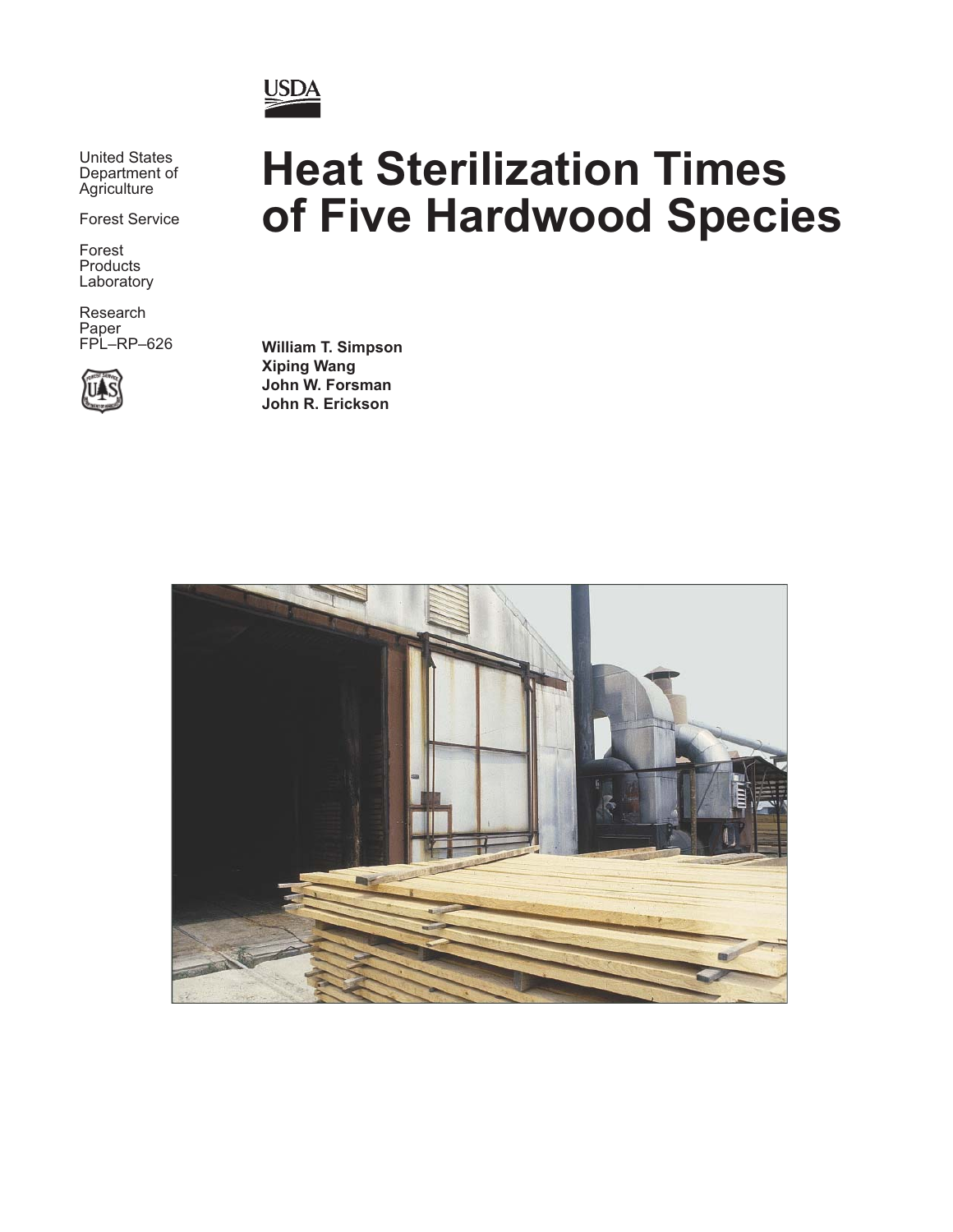### **Abstract**

Heat sterilization of lumber, timbers, and pallets is currently used to kill insects, thus preventing their transfer between countries in international trade. An important factor in this treatment is the time required for the center of any wood configuration to reach the temperature necessary to kill the insect. This study explored the effect of size (1-, 1.5-, and 2.0-in.-thick by 6-in.-wide boards, and 3- by 3-, 4- by 4-, and 6- by 6-in. timbers), hardwood species (red maple, sugar maple, red oak, basswood, and aspen), and two wet-bulb depressions (nominal 2°F and 8–10°F) at a nominal heating temperature of 160°F. Two analytical methods were examined for their ability to calculate estimated heating times. Heating times varied from about 15 min for 1- by 6-in. boards to 300 min for 6- by 6-in. timbers. Heating time was about 15% longer at the larger of the two wet-bulb depressions. Some species differences were significantly different statistically but were not different enough in practical terms to warrant heating separately. We found that the wet-bulb temperature could be used successfully in an analytical model as the heating temperature when evaporation of water cooled the surface below the nominal heating temperature.

Keywords: heat sterilization, lumber, timbers, dry kilns

### **Contents**

| Page |
|------|
|      |
|      |
|      |
|      |
|      |
|      |
|      |
|      |
|      |

#### **SI conversion factors**

| English unit                           |                        | <b>SI Unit</b>                         |
|----------------------------------------|------------------------|----------------------------------------|
| inch (in.)                             | $\times$ 25.4          | millimeter (mm)                        |
| temperature (°F)                       | $[T_{\rm F} - 32]/1.8$ | temperature $(^{\circ}C)$              |
| temperature $(^{\circ}F)$<br>increment | $\times$ 0.556         | temperature $(^{\circ}C)$<br>increment |

#### June 2005

Simpson, William T.; Wang, Xiping; Forsman, John W.; Erickson, John R. 2005. Heat sterilization times of five hardwood species. Res. Pap. FPL-RP-626. Madison, WI: U.S. Department of Agriculture, Forest Service, Forest Products Laboratory. 10 p.

A limited number of free copies of this publication are available to the public from the Forest Products Laboratory, One Gifford Pinchot Drive, Madison, WI 53726–2398. This publication is also available online at www.fpl.fs.fed.us. Laboratory publications are sent to hundreds of libraries in the United States and elsewhere.

The Forest Products Laboratory is maintained in cooperation with the University of Wisconsin.

The United States Department of Agriculture (USDA) prohibits discrimination in all its programs and activities on the basis of race, color, national origin, sex, religion, age, disability, political beliefs, sexual orientation, or marital or familial status. (Not all prohibited bases apply to all programs.) Persons with disabilities who require alternative means for communication of program information (Braille, large print, audiotape, etc.) should contact the USDA's TARGET Center at (202) 720–2600 (voice and TDD). To file a complaint of discrimination, write USDA, Director, Office of Civil Rights, Room 326-W, Whitten Building, 1400 Independence Avenue, SW, Washington, DC 20250–9410, or call (202) 720–5964 (voice and TDD). USDA is an equal opportunity provider and employer.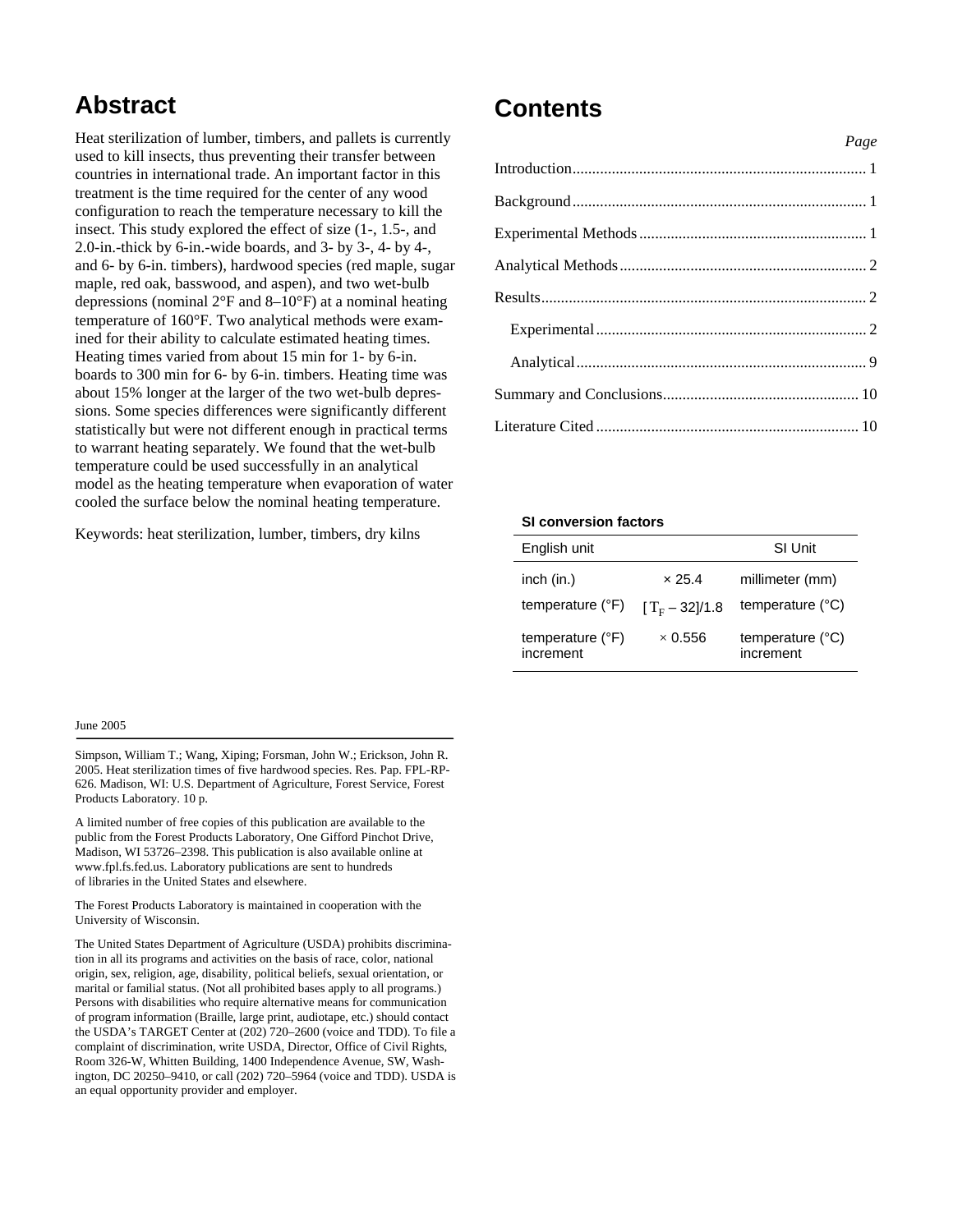## **Heat Sterilization Times of Five Hardwood Species**

**William T. Simpson,** Research Forest Products Technologist Forest Products Laboratory, Madison, Wisconsin

**Xiping Wang,** Research Associate Natural Resources Research Institute, Duluth, Minnesota

**John W. Forsman,** Assistant Research Scientist Michigan Technological University, Houghton, Michigan

**John R. Erickson,** Retired Director Forest Products Laboratory, Madison, Wisconsin

### **Introduction**

Heat sterilization of lumber, timbers, and pallets is currently used to kill insects, thus preventing their transfer between countries in international trade. Current regulations for heat sterilization of these wood products require holding a center temperature of 133°F for 30 min. An important factor in heat sterilization is the additional time required for the center of any wood configuration to reach that temperature. This additional time can vary widely depending on a number of factors such as wood species, specific gravity, moisture content, cross-sectional dimensions, initial temperature, heating temperature, heating medium (wet or dry heat), and stacking method. The objective of this study was to quantify the effects of species, cross-sectional dimensions, and heating medium on the time required to heat the center of five hardwoods to 133°F. Heat sterilization is currently the most practical way to eliminate the transfer of insect infestations in international trade operations that use wood pallets and containers. This study has the important aim of optimizing kiln conditions to save energy and money.

### **Background**

Several issues and observations can be summarized from background literature and past studies by Simpson (2001, 2002, 2003, 2004) and Simpson and others (2003). Size has a major influence on heating time—ranging from only a few minutes for thin boards to many hours for large timbers. Higher heating temperatures obviously shorten heating time, and heating medium has a significant effect. Heating in saturated steam (wet heat) results in the shortest heating times. As the heating medium changes from wet to dry heat, heating time increases. When the wet-bulb temperature in the heating medium approaches or falls below the target center temperature, heating time becomes much longer than with wet heat. Evaporation of water from the wood surface with dry heat cools the surface and lowers its temperature, reducing the surface-to-center temperature gradient that is the driving force for heat transfer. The background literature cited also reviews and tests the ability of analytical methods

to provide calculated estimates of heating times and shows that under certain circumstances, the calculated heating times provide good estimates.

## **Experimental Methods**

The experimental material was sawn from logs of five hardwood species: red maple (*Acer rubrum*), sugar maple (*A. saccharum*), northern red oak (*Quercus rubra*), basswood (*Tilia Americana*), and aspen (*Populus* spp.). Six sizes of each species were tested: 1-, 1.5-, and 2-in.-thick boards, all 6 in. wide; and 3-, 4-, and 6-in. squares. All heating was done at a nominal heating temperature of 160°F.

Two levels of wet-bulb depression were tested. One was essentially saturated steam attained by using steam spray alone in the experimental kiln, which in practice resulted in a wet-bulb depression of about 2°F. The other wet-bulb depression was a nominal 8°F to 10°F, chosen to represent situations in which a small wet-bulb depression was desirable but kilns in use might not be able to hold a smaller depression. Each of two kiln runs per species consisted of five replicates of all six sizes of one species at one wet-bulb depression.

Internal temperatures were measured with thermocouples inserted to the geometric center of each of 10 replicate (by size) boards or squares. Figure 1 shows a thermocouple wire inserted in a hole and the hole plugged with a round toothpick to prevent ambient kiln air from influencing the thermocouple reading at the center.

Surface temperature was measured on each replicate to provide surface temperature data to use in a finite difference analysis where the boundary condition changes as the wood surface temperature changes during heating. Figure 2 shows a thermocouple held in place on the surface with a plastic push pin. Specific gravity and moisture content samples were taken during board and square preparation. The cross-sectional dimensions of every board and square were measured.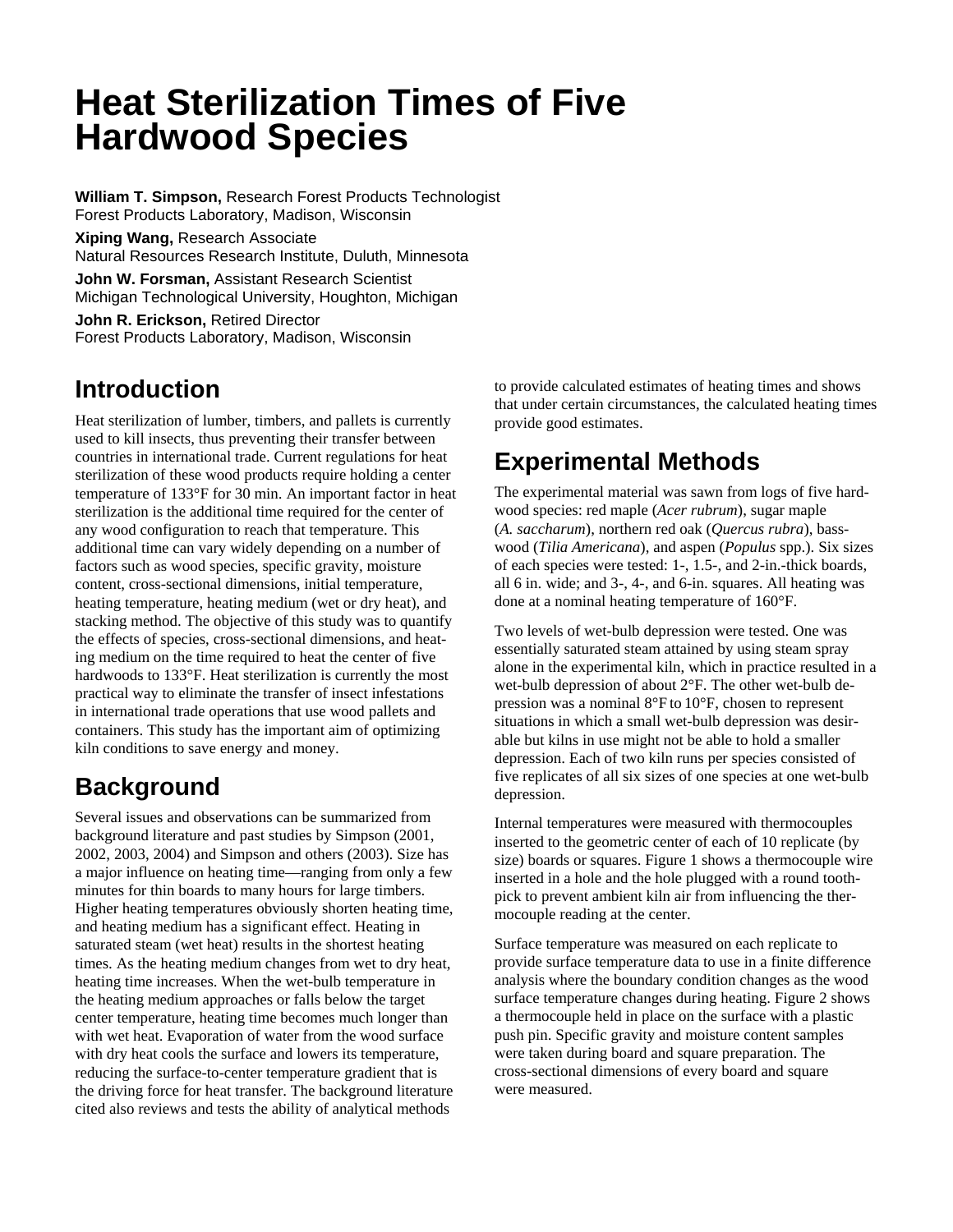

**Figure 1—Interior thermocouple inserted to center of boards and timbers.** 

With all thermocouples in place, the door to the already running and up-to-temperature kiln was opened, the kiln truck wheeled in, and the door closed as quickly as possible to minimize recovery time to the target kiln conditions. Both center and surface thermocouple readings were processed by a Keithly (Cleveland, Ohio) Model 2700 Multimeter/Data Acquisition System and read to a computer file at 1-min intervals. Runs were ended when the slowest squares (6- by 6-in.) reached the target center temperature of 133°F.

### **Analytical Methods**

Two analytical methods have been applied as a means of calculating estimated heating times from heating temperature, size, specific gravity, and moisture content. These methods are described in detail in Simpson (2001, 2003, 2004). One method is based on heat conduction equations developed by MacClean (1932), and the other is a finite difference solution to the two-dimensional heat conduction equation solved with a variable surface temperature as the



**Figure 2—Surface thermocouple held in place by push pin.** 

boundary condition. Past work has shown that these methods have some ability to provide estimates of heating time. We will use the experimental data of this study to further examine these methods.

## **Results**

### **Experimental**

One major objective of the study was to determine if the heating times of the five species are the same or different. This information would be useful if the different species were heat sterilized together. Direct comparison of experimental heating times of the five species is limited by several factors. It is not possible to saw every board or square of a nominal size to exactly the same actual size. Thus the board thicknesses and the cross-sectional dimensions of the squares varied. The initial temperature of the boards also differed. We conducted the 20 heating-time runs from early spring to mid-summer. No controlled temperature storage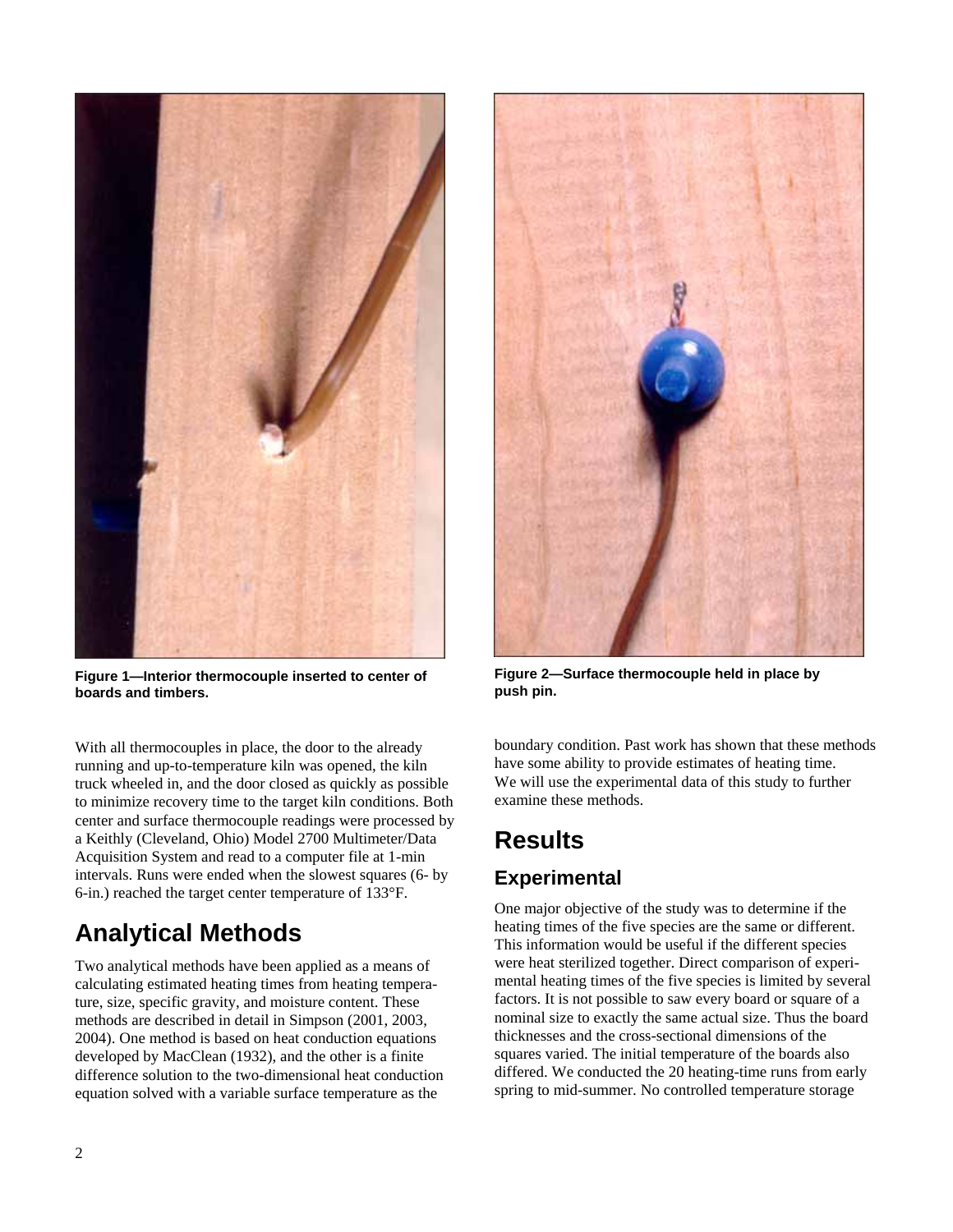facilities were available, so the boards and squares were stored outside and initial temperatures ranged from about 45°F to 75°F.

Actual heating temperature also varied slightly from run to run. An adjustment in heating times for these three factors was made to improve the comparison of the heating times of the five species. The adjustment was made with the help of MacClean's heat conduction equation (Simpson 2001), where cross-sectional dimensions, initial temperature, and heating temperature are three of the variables. To make the adjustment, heating times were calculated at several intervals over the experimental range of each of the three variables. Then a multiple linear regression was developed relating the heating time to the linear combination of the three variables:  $T_{133} = a + bT_1 + cT_1 + dS$ , where  $T_{133}$  is time (min) for the center to reach 133 $\degree$ F;  $T_i$  is initial wood temperature at the center  $(F)$ ;  $T<sub>h</sub>$  is heating temperature  $(F)$ ; *a*, *b*, *c*, and *d* are regression coefficients, and *S* is board thickness or the average cross-sectional square dimension. (With 6-in.-wide boards, thickness controls, heating time, and width are not factors.) The regression coefficients are shown in Table 1. These regression equations were then used to adjust heating times to a common initial temperature of 60°F, the overall actual average heating temperature of 157°F, and 1.0-, 1.5-, and 2.0-in. board thickness and 3- by 3-, 4- by 4-, and 6- by 6-in. square cross-sectional dimensions. This adjustment makes possible a better comparison of the heating time of the different species.

Table 2 summarizes heating times of the various experimental groups. The first three columns of heating times are unadjusted times; heating times adjusted to an initial temperature of 60°F, a heating temperature of 157°F, and the common sizes; and the 99% statistical confidence interval for the adjusted heating times. Adjusted heating times are also shown in Figure 3 for comparison of the relationship of heating times between species and wet-bulb depression.

Adjusted heating times were analyzed by a two-way analysis of variance (ANOVA) with species and wet-bulb depression as the two factors and an analysis conducted for each size. Details of the ANOVA are shown in Tables 3 to 8. As expected, size has a significant effect on heating time, ranging from about 15 min for 1-in.-thick boards to almost 300 min for 6- by 6-in. squares. Heating time was longer with the 10°F wet-bulb depression heating than with the 2°F wet-bulb depression heating. The overall average increase in heating time for all species and all sizes because of the greater wetbulb depression was 15%. Overall, hardwood species had a statistically significant effect on heating time, but not all individual comparisons were statistically significant. The details of these significances can be found in Tables 3 to 8. However, the actual effect of species was not significant in the practical sense. This is apparent from Figure 3.

Table 1-Regression coefficients for adjusting heating **times for initial temperature, heating temperature, and size to common values**

$$
T_{133} = \alpha + bT_i + cT_h = dS
$$

 $(T_{\rho}$  initial temp;  $T_{\rho}$ , heating temp; *S*, thickness or square dimension)

| Run                      | a       | b        | C        | d      |
|--------------------------|---------|----------|----------|--------|
| Red maple $-1$ in.       | 28.920  | $-0.086$ | $-0.223$ | 23.338 |
| Red maple - 1.5 in.      | 71.319  | $-0.189$ | $-0.503$ | 30.638 |
| Red maple $-2$ in.       | 119.868 | $-0.349$ | $-0.904$ | 43.305 |
| Red maple $-3$ by 3 in.  | 127.770 | $-0.407$ | $-1.043$ | 40.855 |
| Red maple $-4$ by 4 in.  | 221.211 | $-0.707$ | $-1.810$ | 53.907 |
| Red maple $-6$ by 6 in.  | 502.467 | $-1.606$ | $-4.112$ | 81.256 |
| Hard maple $-1$ in.      | 28.843  | $-0.085$ | $-0.228$ | 23.927 |
| Hard maple - 1.5 in.     | 65.021  | $-0.192$ | $-0.513$ | 35.823 |
| Hard maple $-2$ in.      | 121.354 | $-0.347$ | $-0.921$ | 46.445 |
| Hard maple $-3$ by 3 in. | 128.825 | $-0.403$ | $-1.062$ | 41.927 |
| Hard maple $-4$ by 4 in. | 223.489 | $-0.700$ | $-1.844$ | 55.258 |
| Hard maple $-6$ by 6 in. | 507.474 | $-1.591$ | $-4.189$ | 83.308 |
| Red oak $-1$ in.         | 28.147  | $-0.084$ | $-0.221$ | 23.109 |
| Red oak $-1.5$ in.       | 63.362  | $-0.190$ | $-0.497$ | 34.568 |
| Red oak $-2$ in.         | 118.316 | $-0.343$ | $-0.893$ | 44.820 |
| Red oak $-3$ by 3 in.    | 125.813 | $-0.400$ | $-1.030$ | 40.465 |
| Red oak $-4$ by 4 in.    | 218.281 | $-0.695$ | $-1.789$ | 53.332 |
| Red oak $-6$ by 6 in.    | 495.709 | $-1.579$ | $-4.064$ | 80.402 |
| Basswood - 1 in.         | 25.377  | $-0.081$ | $-0.195$ | 20.000 |
| Basswood - 1.5 in.       | 57.193  | $-0.182$ | $-0.439$ | 29.944 |
| Basswood - 2 in.         | 106.727 | $-0.328$ | $-0.789$ | 38.798 |
| Basswood - 3 by 3 in.    | 114.017 | $-0.386$ | $-0.910$ | 35.053 |
| Basswood - 4 by 4 in.    | 198.782 | $-0.672$ | $-1.584$ | 46.183 |
| Basswood - 6 by 6 in.    | 451.262 | $-1.526$ | $-3.598$ | 69.630 |
| Aspen - 1 in.            | 27.130  | $-0.085$ | $-0.210$ | 21.657 |
| Aspen - 1.5 in.          | 61.182  | $-0.192$ | $-0.473$ | 32.491 |
| Aspen $-2$ in.           | 114.148 | $-0.345$ | $-0.849$ | 42.044 |
| Aspen $-3$ by 3 in.      | 124.210 | $-0.402$ | $-0.990$ | 37.614 |
| Aspen $-4$ by 4 in.      | 211.816 | $-0.703$ | $-1.703$ | 50.016 |
| Aspen $-6$ by 6 in.      | 482.343 | $-1.595$ | $-3.869$ | 75.156 |

Although some species differences were statistically significant, the differences have little practical significance. Table 7 illustrates this observation with the data for 4- by 4-in.-thick boards heated with a 2°F wet-bulb depression. Ten pair-wise comparisons of the five species are possible, and Table 7 shows a statistically significant difference between species in heating time in five of the ten pair-wise comparisons at 2°F wet-bulb depression. In the other five, the difference is not statistically significant. The actual adjusted heating times for 4- by 4-in. squares of the five species heated with a 2°F wet-bulb depression are as follows: red maple, 114.6 min; sugar maple, 107.4 min; red oak, 108.8 min; basswood, 100 min; and aspen, 112.7 min. Because the differences in heating time are so small, there is no practical reason to heat-treat these five species separately; the differences are of similar magnitude to the expected natural variability between individual boards and squares.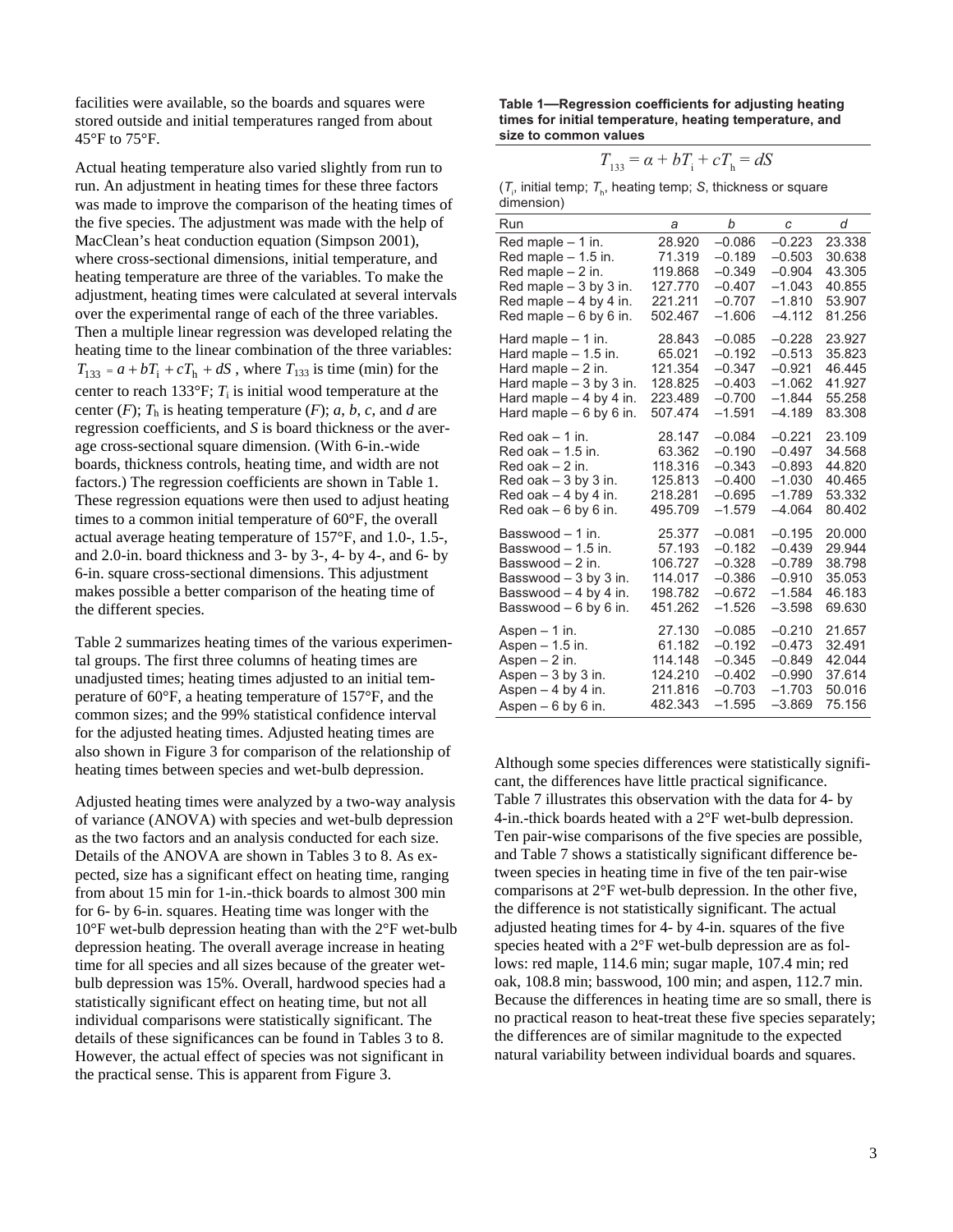|                |                | $\mathbf{1}$                               | $\overline{2}$      | 3                                                          | 4                                           | 5                                                        | 6                                  | $\overline{7}$               | 8                                |
|----------------|----------------|--------------------------------------------|---------------------|------------------------------------------------------------|---------------------------------------------|----------------------------------------------------------|------------------------------------|------------------------------|----------------------------------|
|                | Species        | Unadjusted                                 | Adjusted<br>(157°F) | 99%<br>confidence                                          | MacLean<br>specific<br>gravity-<br>moisture | Finite<br>difference<br>specific<br>gravity-<br>moisture | MacLean<br>wet-bulb<br>temperature | Deviation from<br>unadjusted | 99%<br>confidence                |
| <b>WBD</b>     | and size       | $T_{133}$                                  | $T_{133}$           | interval                                                   | content                                     | content                                                  | $(^{\circ}F)$                      | $(\% )$                      | interval                         |
|                |                | 13.2                                       | 13.5                | Red maple (Specific gravity (SG) = $0.531$ ; MC = $65\%$ ) | 11.8                                        | 13.4                                                     | 12.9                               |                              |                                  |
| $0^{\circ}$ F  | $1.0$<br>$1.5$ | 29.3                                       | 28.8                | $12.5 - 14.5$<br>$27.2 - 30.5$                             | 27.5                                        | 29.4                                                     | 29.1                               | $-2.3$<br>$-0.7$             | $12.1 - 14.4*$<br>$27.1 - 30.8*$ |
|                | 2.0            | 49.1                                       | 49.6                | $46.9 - 52.3$                                              | 46.8                                        | 49.6                                                     | 49.4                               | $-0.6$<br>9.5                | 46.0-52.1*                       |
|                | 3x3<br>4x4     | 53.9<br>108.1                              | 59.4<br>114.6       | $54.9 - 63.9$<br>110.1-119.2                               | 56.5<br>103.0                               | 59.6<br>107.0                                            | 59.0<br>107.6                      | $-0.5$                       | 49.9-57.9<br>104.5-111.7*        |
|                | 6x6            | 254.9                                      | 264.6               | 246.0-283.3                                                | 237.3                                       | 245.5                                                    | 247.1                              | $-3.1$                       | 237.1-272.6*                     |
| $10^{\circ}$ F | 1.0<br>1.5     | 16.7<br>36.9                               | 16.5<br>36.3        | $15.4 - 17.6$<br>$34.4 - 38.2$                             | 12.3<br>27.5                                | 17.1<br>34.8                                             | 18.3<br>35.8                       | 9.6<br>$-3.0$                | $15.3 - 18.2$<br>34.9-38.8*      |
|                | 2.0            | 58.4                                       | 58.8                | $55.7 - 62.0$                                              | 46.8                                        | 57.2                                                     | 58.3                               | $-0.2$                       | 54.8-61.9*                       |
|                | 3x3<br>4x4     | 84.5<br>133.7                              | 85.3<br>136.7       | 74.7-95.9<br>130.2-143.1                                   | 60.4<br>106.1                               | 85.6<br>122.5                                            | 72.8<br>126.6                      | $-13.8$<br>$-5.3$            | 72.8-96.3*<br>126.8-140.6        |
|                | 6x6            | 294.4                                      | 294.4               | 284.7-304.1                                                | 245.4                                       | 280.7                                                    | 294.1                              | $-0.1$                       | 283.3-305.4*                     |
|                | 1.0            | Sugar maple (SG = 0.582; MC = 50%)<br>12.2 | 12.9                |                                                            | 11.7                                        | 13.4                                                     | 12.3                               | 0.8                          |                                  |
| $0^{\circ}$ F  | 1.5            | 27.1                                       | 28.0                | $11.8 - 13.9$<br>$26.4 - 29.6$                             | 26.7                                        | 28.6                                                     | 27.6                               | 1.8                          | $11.3 - 13.0*$<br>26.0-28.3*     |
|                | 2.0<br>3x3     | 45.2<br>55.5                               | 47.7<br>57.8        | 44.1-48.6                                                  | 46.0<br>60.9                                | 48.1<br>63.2                                             | 47.3<br>62.3                       | 4.6<br>12.3                  | 41.1-49.2*                       |
|                | 4x4            | 103.9                                      | 107.4               | $54.1 - 61.4$<br>$101.7 - 113.1$                           | 108.9                                       | 110.6                                                    | 111.4                              | 7.2                          | $50.7 - 60.4$<br>97.0-110.8      |
| $10^{\circ}$ F | 6x6<br>1.0     | 250.2<br>13.9                              | 255.0<br>13.8       | 233.1-276.9                                                | 248.4<br>12.3                               | 250.8<br>15.3                                            | 254.2<br>15.7                      | 1.6<br>12.9                  | 226.6-273.8*                     |
|                | 1.5            | 32.8                                       | 31.1                | $13.1 - 14.6$<br>$28.6 - 33.6$                             | 29.5                                        | 35.7                                                     | 35.4                               | 7.9                          | $12.6 - 15.1*$<br>$30.6 - 34.9$  |
|                | 2.0<br>3x3     | 55.1<br>64.0                               | 52.6<br>62.7        | $49.3 - 55.9$                                              | 50.9<br>64.4                                | 61.0<br>74.9                                             | 60.6<br>75.8                       | 10.0<br>18.4                 | $50.5 - 59.8$                    |
|                | 4x4            | 124.4                                      | 120.7               | 58.4—67.0<br>$114.2 - 127.2$                               | 115.9                                       | 133.1                                                    | 135.6                              | 9.0                          | $59.9 - 68.2$<br>116.7-132.1     |
|                | 6x6            | 295.0                                      | 283.6               | 267 9 - 299.2                                              | 263.7                                       | 295.6                                                    | 308.9                              | 4.7                          | 279.3—310.7*                     |
|                | 1.0            | Red oak (SG = 0.551; MC = 75%)<br>13.9     | 14.0                | $13.3 - 14.7$                                              | 11.8                                        | 13.7                                                     | 12.7                               | $-8.6$                       | $12.8 - 15.0$                    |
| $0^{\circ}$ F  | 1.5            | 27.5                                       | 26.3                | 24.9-277                                                   | 26.4                                        | 28.8                                                     | 27.8                               | 1.1                          | 26.1-29.0*                       |
|                | 2.0<br>3x3     | 49.4<br>56.0                               | 49.2<br>56.9        | $45.4 - 52.9$<br>$53.4 - 60.4$                             | 46.7<br>60.7                                | 50.6<br>63.2                                             | 48.6<br>62.6                       | $-1.6$<br>11.8               | 44.9-53.9*<br>$52.9 - 59.1$      |
|                | 4x4            | 106.4                                      | 108.8               | 105.9-111.7                                                | 106.3                                       | 110.4                                                    | 109.9                              | 3.3                          | 100.2-112.5*                     |
| $10^{\circ}$ F | 6x6<br>1.0     | 256.6<br>14.5                              | 251.9<br>15.2       | 244.7-259.0<br>$14.0 - 16.3$                               | 249.7<br>11.1                               | 256.6<br>14.2                                            | 258.5<br>14.3                      | 0.7<br>$-1.4$                | 246.4-266.7*<br>$12.6 - 16.4*$   |
|                | 1.5            | 31.6                                       | 31.7                | $30.1 - 33.3$                                              | 26.3                                        | 32.5                                                     | 32.1                               | 1.6                          | 27.7-35.4*                       |
|                | 2.0<br>3x3     | 56.0<br>66.7                               | 56.3<br>65.5        | $53.5 - 59.1$<br>$62.0 - 69.0$                             | 46.1<br>61.8                                | 56.0<br>72.5                                             | 55.2<br>72.8                       | $-1.4$<br>9.1                | $51.7 - 60.3*$<br>$63.0 - 70.3$  |
|                | 4x4            | 126.0                                      | 124.0               | 118.5-129.4                                                | 109.7                                       | 127.0                                                    | 128.3                              | 1.8                          | 117.8-134.3*                     |
|                | 6x6            | 294.7<br>Basswood (SG = 0.327; MC = 115%)  | 283.6               | 269.6-297.6                                                | 253.5                                       | 288.6                                                    | 296.9                              | 0.7                          | 274.5-314.9*                     |
|                | 1.0            | 12.7                                       | 12.3                | $11.1 - 13.6$                                              | 10.5                                        | 12.1                                                     | 11.1                               | $-12.6$                      | $10.6 - 14.7*$                   |
| $0^{\circ}$ F  | 1.5<br>2.0     | 22.9<br>43.6                               | 26.1<br>45.6        | $24.2 - 28.0$                                              | 19.8<br>38.3                                | 21.5<br>40.7                                             | 20.6<br>39.6                       | $-10.0$                      | 20.6-25.1*                       |
|                | 3x3            | 45.8                                       | 51.3                | $42.8 - 48.3$<br>44.8-57.7                                 | 47.2                                        | 49.5                                                     | 48.7                               | $-9.2$<br>6.3                | $40.4 - 46.7$<br>38.6-53.1*      |
|                | 4x4<br>6x6     | 92.3<br>206.3                              | 100.0<br>226.0      | $92.2 - 107.7$                                             | 85.8<br>191.2                               | 89.2<br>195.8                                            | 88.8<br>198.4                      | $-3.8$                       | 84.0-100.7*                      |
| $10^{\circ}$ F | 1.0            | 15.1                                       | 14.8                | 209.5-242.5<br>$12.9 - 16.6$                               | 10.8                                        | 13.3                                                     | 13.2                               | $-3.8$<br>$-12.6$            | 188.8-223.7*<br>$12.7 - 17.5*$   |
|                | 1.5<br>2.0     | 27.9<br>58.0                               | 29.2<br>53.8        | $27.0 - 31.4$<br>49.8-57.9                                 | 21.9<br>44.9                                | 26.6<br>53.0                                             | 26.5<br>53.2                       | $-5.0$<br>$-8.3$             | 25.7-30.1*<br>$53.9 - 62.1$      |
|                | 3x3            | 62.1                                       | 62.6                | $56.3 - 68.9$                                              | 52.4                                        | 60.9                                                     | 61.3                               | $-1.3$                       | $57.2 - 67.1*$                   |
|                | 4x4<br>6x6     | 113.7<br>258.5                             | 113.9<br>262.0      | 108.3-119.6                                                | 94.0<br>208.5                               | 108.1<br>234.2                                           | 109.7<br>243.6                     | $-3.5$<br>$-5.8$             | 105.9-121.5*                     |
|                |                | Aspen (SG = $0.398$ ; MC = $88\%$ )        |                     | 240.3-283.8                                                |                                             |                                                          |                                    |                              | 233.8-283.2*                     |
|                | 1.0            | 13.0                                       | 12.9                | $11.5 - 14.3$                                              | 11.5                                        | 13.1                                                     | 12.3                               | $-5.4$                       | $11.5 - 14.6*$                   |
| $0^{\circ}$ F  | 1.5<br>2.0     | 28.1<br>48.8                               | 29.1<br>50.2        | $26.5 - 31.6$<br>$46.8 - 53.6$                             | 24.0<br>41.5                                | 26.1<br>44.2                                             | 25.1<br>43.3                       | $-10.7$<br>$-11.3$           | $23.9 - 32.2*$<br>$45.6 - 52.0$  |
|                | 3x3            | 60.0                                       | 61.4                | $59.0 - 63.9$                                              | 55.6                                        | 58.3                                                     | 57.5                               | $-4.2$                       | $56.7 - 63.3*$                   |
|                | 4x4<br>6x6     | 108.9<br>253.9                             | 112.7<br>261.5      | 108.7-116.8<br>245.3-277.5                                 | 97.9<br>221.3                               | 100.6<br>224.6                                           | 100.9<br>228.0                     | $-7.3$<br>$-10.2$            | 104.6-113.2<br>236.2-271.5       |
| $10^{\circ}$ F | 1.0            | 14.6                                       | 15.1                | $14.1 - 16.2$                                              | 10.7                                        | 13.2                                                     | 13.5                               | $-7.5$                       | $13.3 - 15.9*$                   |
|                | 1.5<br>2.0     | 29.8<br>54.8                               | 31.5<br>57.3        | $30.5 - 32.5$<br>$52.6 - 62.0$                             | 23.3<br>41.5                                | 28.4<br>49.7                                             | 28.4<br>49.5                       | $-4.7$<br>$-9.7$             | $28.9 - 30.7$<br>49.0-60.7*      |
|                | 3x3            | 66.8                                       | 69.2                | $64.7 - 73.7$                                              | 54.5                                        | 63.4                                                     | 63.8                               | $-4.5$                       | $61.7 - 71.9*$                   |
|                | 4x4<br>6x6     | 125.1<br>276.5                             | 128.5<br>284.8      | 123.9-133.1<br>274.9-294.7                                 | 98.2<br>220.6                               | 113.4<br>247.7                                           | 114.6<br>257.0                     | $-8.4$<br>$-7.1$             | 120.3-130.0<br>267.3-285.8       |

#### Table 2-Summary of heating times (min) for six sizes of five hardwood species heated at two wet-bulb **depressions (WBDs)a**

a Calculated times in columns 4–6 are based on actual sizes, initial temperatures, and heating temperatures, and should be compared with unadjusted times. The \* in column 8 indicates that the times calculated by MacClean's equations using the wet-bulb temperature as the heating temperature fall within the 99% confi dence interval of the unadjusted times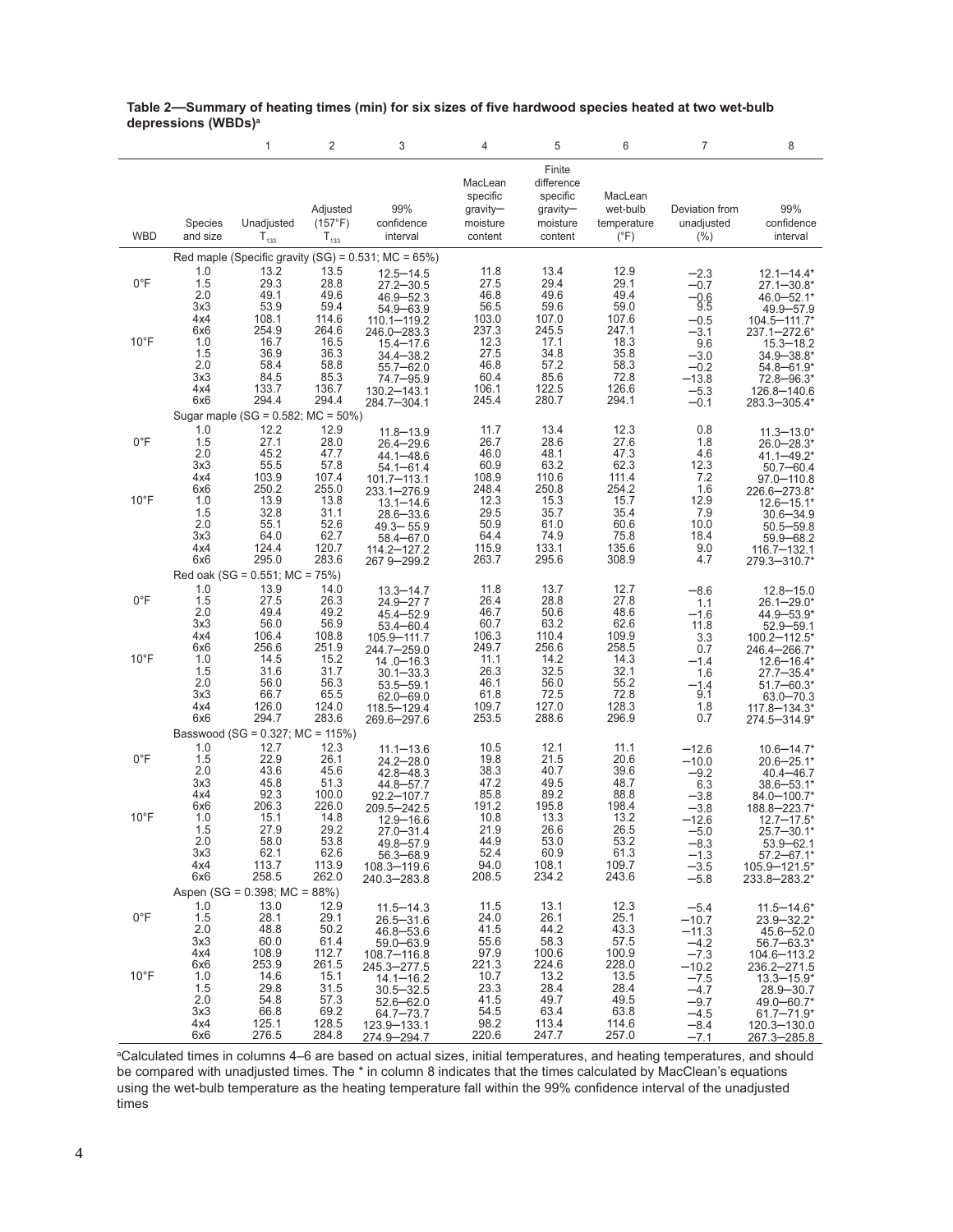







 $\mathbf 0$ 









**Figure 3—Effect of species and wet-bulb depression on heating times of boards and squares. RM, red maple; SM, sugar maple; RO, red oak; BA, basswood; AS, aspen.**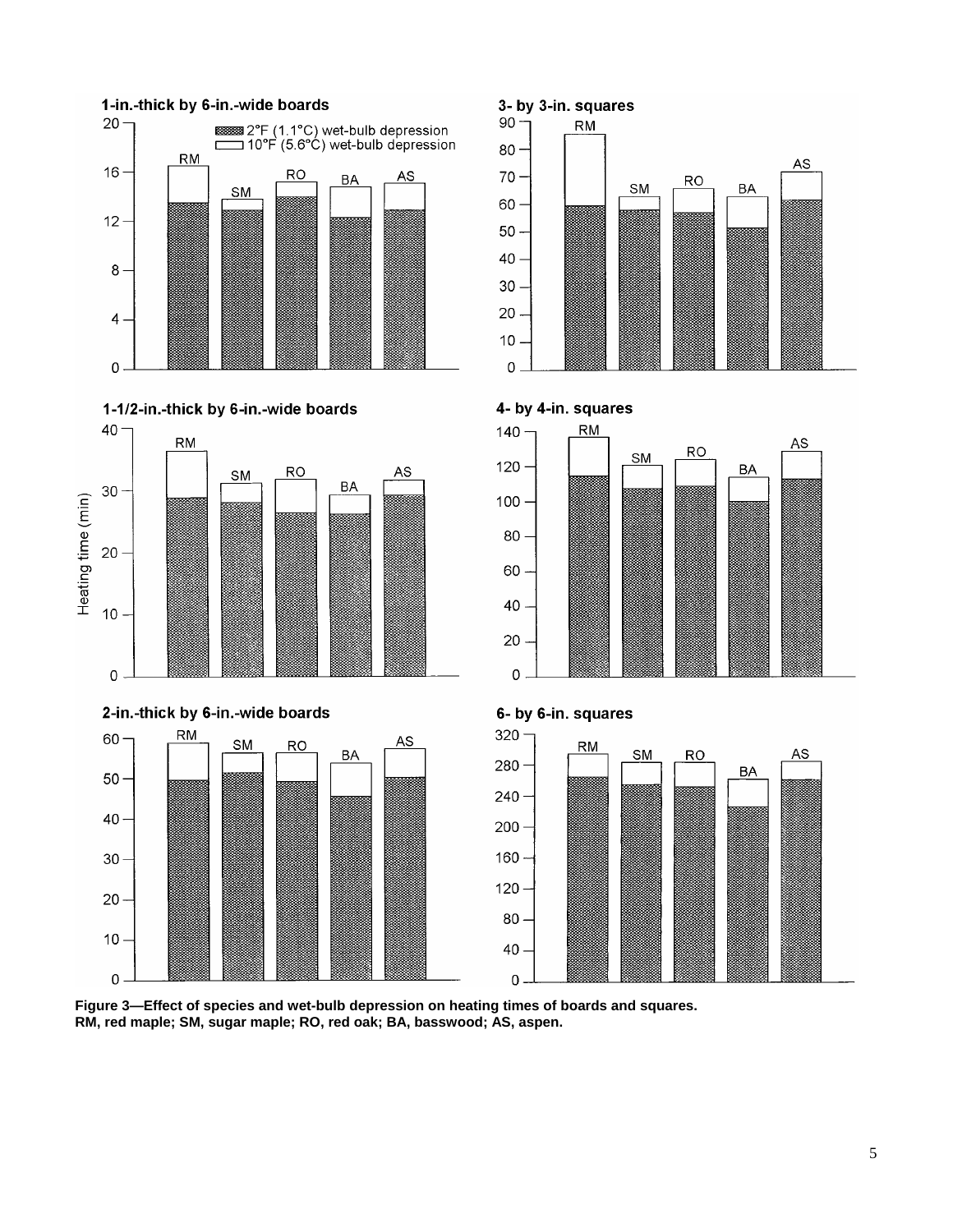| Table 3—Results of two-way analysis of variance on      |
|---------------------------------------------------------|
| heating times (min) for 1- by 6-in. boards <sup>a</sup> |

| Degrees                                                | Mean                                                                                                                                                                                                                                                                                                                                                                                                                                                                                                                                                                                                                            |                                                      |                                                                                                                                                                                                                                                                                                                                                                                                                                                                                                                                            |
|--------------------------------------------------------|---------------------------------------------------------------------------------------------------------------------------------------------------------------------------------------------------------------------------------------------------------------------------------------------------------------------------------------------------------------------------------------------------------------------------------------------------------------------------------------------------------------------------------------------------------------------------------------------------------------------------------|------------------------------------------------------|--------------------------------------------------------------------------------------------------------------------------------------------------------------------------------------------------------------------------------------------------------------------------------------------------------------------------------------------------------------------------------------------------------------------------------------------------------------------------------------------------------------------------------------------|
|                                                        | square                                                                                                                                                                                                                                                                                                                                                                                                                                                                                                                                                                                                                          |                                                      | Ρ                                                                                                                                                                                                                                                                                                                                                                                                                                                                                                                                          |
| 4                                                      | 9.535                                                                                                                                                                                                                                                                                                                                                                                                                                                                                                                                                                                                                           | 7.961                                                | < 0.0001                                                                                                                                                                                                                                                                                                                                                                                                                                                                                                                                   |
|                                                        | 93.627                                                                                                                                                                                                                                                                                                                                                                                                                                                                                                                                                                                                                          | 78.171                                               | < 0.0001                                                                                                                                                                                                                                                                                                                                                                                                                                                                                                                                   |
|                                                        |                                                                                                                                                                                                                                                                                                                                                                                                                                                                                                                                                                                                                                 |                                                      | < 0.0001                                                                                                                                                                                                                                                                                                                                                                                                                                                                                                                                   |
|                                                        |                                                                                                                                                                                                                                                                                                                                                                                                                                                                                                                                                                                                                                 |                                                      |                                                                                                                                                                                                                                                                                                                                                                                                                                                                                                                                            |
|                                                        |                                                                                                                                                                                                                                                                                                                                                                                                                                                                                                                                                                                                                                 |                                                      |                                                                                                                                                                                                                                                                                                                                                                                                                                                                                                                                            |
|                                                        |                                                                                                                                                                                                                                                                                                                                                                                                                                                                                                                                                                                                                                 |                                                      |                                                                                                                                                                                                                                                                                                                                                                                                                                                                                                                                            |
|                                                        | P                                                                                                                                                                                                                                                                                                                                                                                                                                                                                                                                                                                                                               |                                                      | P < 0.05                                                                                                                                                                                                                                                                                                                                                                                                                                                                                                                                   |
|                                                        |                                                                                                                                                                                                                                                                                                                                                                                                                                                                                                                                                                                                                                 |                                                      | Yes                                                                                                                                                                                                                                                                                                                                                                                                                                                                                                                                        |
|                                                        |                                                                                                                                                                                                                                                                                                                                                                                                                                                                                                                                                                                                                                 |                                                      | Yes                                                                                                                                                                                                                                                                                                                                                                                                                                                                                                                                        |
|                                                        |                                                                                                                                                                                                                                                                                                                                                                                                                                                                                                                                                                                                                                 |                                                      | Yes                                                                                                                                                                                                                                                                                                                                                                                                                                                                                                                                        |
|                                                        |                                                                                                                                                                                                                                                                                                                                                                                                                                                                                                                                                                                                                                 |                                                      | No                                                                                                                                                                                                                                                                                                                                                                                                                                                                                                                                         |
|                                                        |                                                                                                                                                                                                                                                                                                                                                                                                                                                                                                                                                                                                                                 |                                                      | Yes                                                                                                                                                                                                                                                                                                                                                                                                                                                                                                                                        |
|                                                        |                                                                                                                                                                                                                                                                                                                                                                                                                                                                                                                                                                                                                                 |                                                      | Yes                                                                                                                                                                                                                                                                                                                                                                                                                                                                                                                                        |
|                                                        |                                                                                                                                                                                                                                                                                                                                                                                                                                                                                                                                                                                                                                 |                                                      | No                                                                                                                                                                                                                                                                                                                                                                                                                                                                                                                                         |
|                                                        |                                                                                                                                                                                                                                                                                                                                                                                                                                                                                                                                                                                                                                 |                                                      | No                                                                                                                                                                                                                                                                                                                                                                                                                                                                                                                                         |
|                                                        |                                                                                                                                                                                                                                                                                                                                                                                                                                                                                                                                                                                                                                 |                                                      | No                                                                                                                                                                                                                                                                                                                                                                                                                                                                                                                                         |
|                                                        |                                                                                                                                                                                                                                                                                                                                                                                                                                                                                                                                                                                                                                 |                                                      | No                                                                                                                                                                                                                                                                                                                                                                                                                                                                                                                                         |
|                                                        |                                                                                                                                                                                                                                                                                                                                                                                                                                                                                                                                                                                                                                 |                                                      |                                                                                                                                                                                                                                                                                                                                                                                                                                                                                                                                            |
|                                                        |                                                                                                                                                                                                                                                                                                                                                                                                                                                                                                                                                                                                                                 |                                                      | Yes                                                                                                                                                                                                                                                                                                                                                                                                                                                                                                                                        |
|                                                        |                                                                                                                                                                                                                                                                                                                                                                                                                                                                                                                                                                                                                                 |                                                      |                                                                                                                                                                                                                                                                                                                                                                                                                                                                                                                                            |
|                                                        |                                                                                                                                                                                                                                                                                                                                                                                                                                                                                                                                                                                                                                 |                                                      | Yes                                                                                                                                                                                                                                                                                                                                                                                                                                                                                                                                        |
|                                                        |                                                                                                                                                                                                                                                                                                                                                                                                                                                                                                                                                                                                                                 |                                                      | No                                                                                                                                                                                                                                                                                                                                                                                                                                                                                                                                         |
|                                                        |                                                                                                                                                                                                                                                                                                                                                                                                                                                                                                                                                                                                                                 |                                                      | Yes<br>Yes                                                                                                                                                                                                                                                                                                                                                                                                                                                                                                                                 |
|                                                        |                                                                                                                                                                                                                                                                                                                                                                                                                                                                                                                                                                                                                                 |                                                      | Yes                                                                                                                                                                                                                                                                                                                                                                                                                                                                                                                                        |
|                                                        |                                                                                                                                                                                                                                                                                                                                                                                                                                                                                                                                                                                                                                 |                                                      |                                                                                                                                                                                                                                                                                                                                                                                                                                                                                                                                            |
|                                                        |                                                                                                                                                                                                                                                                                                                                                                                                                                                                                                                                                                                                                                 |                                                      | Yes                                                                                                                                                                                                                                                                                                                                                                                                                                                                                                                                        |
|                                                        |                                                                                                                                                                                                                                                                                                                                                                                                                                                                                                                                                                                                                                 |                                                      | No                                                                                                                                                                                                                                                                                                                                                                                                                                                                                                                                         |
|                                                        |                                                                                                                                                                                                                                                                                                                                                                                                                                                                                                                                                                                                                                 |                                                      | No                                                                                                                                                                                                                                                                                                                                                                                                                                                                                                                                         |
|                                                        |                                                                                                                                                                                                                                                                                                                                                                                                                                                                                                                                                                                                                                 |                                                      | No                                                                                                                                                                                                                                                                                                                                                                                                                                                                                                                                         |
|                                                        |                                                                                                                                                                                                                                                                                                                                                                                                                                                                                                                                                                                                                                 |                                                      | No                                                                                                                                                                                                                                                                                                                                                                                                                                                                                                                                         |
|                                                        |                                                                                                                                                                                                                                                                                                                                                                                                                                                                                                                                                                                                                                 |                                                      | No                                                                                                                                                                                                                                                                                                                                                                                                                                                                                                                                         |
|                                                        |                                                                                                                                                                                                                                                                                                                                                                                                                                                                                                                                                                                                                                 |                                                      | No                                                                                                                                                                                                                                                                                                                                                                                                                                                                                                                                         |
|                                                        |                                                                                                                                                                                                                                                                                                                                                                                                                                                                                                                                                                                                                                 |                                                      | No                                                                                                                                                                                                                                                                                                                                                                                                                                                                                                                                         |
|                                                        |                                                                                                                                                                                                                                                                                                                                                                                                                                                                                                                                                                                                                                 |                                                      | No                                                                                                                                                                                                                                                                                                                                                                                                                                                                                                                                         |
|                                                        |                                                                                                                                                                                                                                                                                                                                                                                                                                                                                                                                                                                                                                 |                                                      | No                                                                                                                                                                                                                                                                                                                                                                                                                                                                                                                                         |
|                                                        |                                                                                                                                                                                                                                                                                                                                                                                                                                                                                                                                                                                                                                 |                                                      |                                                                                                                                                                                                                                                                                                                                                                                                                                                                                                                                            |
|                                                        |                                                                                                                                                                                                                                                                                                                                                                                                                                                                                                                                                                                                                                 |                                                      | Yes                                                                                                                                                                                                                                                                                                                                                                                                                                                                                                                                        |
|                                                        |                                                                                                                                                                                                                                                                                                                                                                                                                                                                                                                                                                                                                                 |                                                      | Yes                                                                                                                                                                                                                                                                                                                                                                                                                                                                                                                                        |
|                                                        |                                                                                                                                                                                                                                                                                                                                                                                                                                                                                                                                                                                                                                 |                                                      | Yes                                                                                                                                                                                                                                                                                                                                                                                                                                                                                                                                        |
|                                                        |                                                                                                                                                                                                                                                                                                                                                                                                                                                                                                                                                                                                                                 |                                                      | No<br>No                                                                                                                                                                                                                                                                                                                                                                                                                                                                                                                                   |
|                                                        |                                                                                                                                                                                                                                                                                                                                                                                                                                                                                                                                                                                                                                 |                                                      | No                                                                                                                                                                                                                                                                                                                                                                                                                                                                                                                                         |
|                                                        |                                                                                                                                                                                                                                                                                                                                                                                                                                                                                                                                                                                                                                 |                                                      | No                                                                                                                                                                                                                                                                                                                                                                                                                                                                                                                                         |
|                                                        |                                                                                                                                                                                                                                                                                                                                                                                                                                                                                                                                                                                                                                 |                                                      |                                                                                                                                                                                                                                                                                                                                                                                                                                                                                                                                            |
|                                                        |                                                                                                                                                                                                                                                                                                                                                                                                                                                                                                                                                                                                                                 |                                                      |                                                                                                                                                                                                                                                                                                                                                                                                                                                                                                                                            |
| AS vs. SM (15.1 vs. 13.8)<br>AS vs. BA (15.1 vs. 14.8) | 0.0648<br>0.9515                                                                                                                                                                                                                                                                                                                                                                                                                                                                                                                                                                                                                |                                                      | No<br>No                                                                                                                                                                                                                                                                                                                                                                                                                                                                                                                                   |
|                                                        | of freedom<br>1<br>4<br>88<br>97<br><b>Comparison for species</b><br><b>Comparison for WBD</b><br>WBD 2 vs. WBD 10<br><b>Comparison for WBD</b><br>RO vs. BA (14.7 vs. 12.3)<br>RO vs. SM (14.7 vs. 12.9)<br>RO vs. AS (14.7 vs. 12.9)<br>RO vs. RM (14.7 vs. 13.5)<br>RM vs. BA (13.5 vs. 12.3)<br>RM vs. SM (13.5 vs. 12.9)<br>RM vs. AS (13.5 vs. 12.9)<br>AS vs. BA (12.9 vs. 12.3)<br>AS vs. SM (12.9 vs. 12.9)<br>SM vs. BA (12.9 vs. 12.3)<br>RM vs. SM (16.5 vs. 13.8)<br>RM vs. BA (16.5 vs. 14.8)<br>RM vs. AS (16.5 vs. 15.1)<br>RM vs. RO (16.5 vs. 15.2)<br>RO vs. SM (15.2 vs. 13.8)<br>RO vs. BA (15.2 vs. 14.8) | 3.901<br>1.198<br>2.612<br>RO vs. AS (15.2 vs. 15.1) | $100$ and $1000$ and $1000$ and $1000$ and $1000$<br>F<br>3.257<br>Pairwise multiple comparisons (Tukey test)<br>0.0002<br>0.0010<br>0.0480<br>0.7920<br>0.0042<br>0.0309<br>0.4455<br>0.3230<br>0.7154<br>0.9706<br>0.0001<br>0.0001<br>0.0551<br>0.0225<br>0.0001<br>0.0001<br>Comparison for species within WBD = 2<br>0.0080<br>0.1288<br>0.1623<br>0.7838<br>0.1579<br>0.7256<br>0.7711<br>0.8243<br>1.0000<br>0.8332<br>Comparison for species within WBD = 10<br>0.0001<br>0.0073<br>0.0459<br>0.0568<br>0.0525<br>0.9296<br>1.0000 |

a WBD, wet-bulb depression; RM, red maple; SM, sugar maple; RO, red oak; BA, basswood; AS, aspen.

| Table 4—Results of two-way analysis of variance on |  |
|----------------------------------------------------|--|
| heating times (min) for 1.5- by 6-in. boardsª      |  |

| heating times (min) for 1.5- by 6-in. boards <sup>a</sup> |            |         |                  |            |
|-----------------------------------------------------------|------------|---------|------------------|------------|
| Source of                                                 | Degrees    | Mean    |                  |            |
| variation                                                 | of freedom | square  | F                | Ρ          |
| Species                                                   | 4          | 66.399  | 19.730           | < 0.0001   |
| WBD                                                       | 1          | 462.723 | 137.498          | < 0.0001   |
| Species x WBD                                             | 4          | 21.686  | 6.444            | < 0.0001   |
| Residual                                                  | 90         | 3.365   |                  |            |
| Total                                                     | 99         | 11.292  |                  |            |
| Pairwise multiple comparisons (Tukey test)                |            |         |                  |            |
| <b>Comparison for species</b>                             |            |         | P                | P < 0.05   |
| RM vs. SM                                                 |            |         | 0.0002           | Yes        |
| RM vs. BA                                                 |            |         | 0.0001           | Yes        |
| RM vs. AS                                                 |            |         | 0.0017           | Yes        |
| RM vs. RO                                                 |            |         | 0.0001           | Yes        |
| RO vs. SM                                                 |            |         | 0.8670           | No         |
| RO vs. BA                                                 |            |         | 0.1347           | No         |
| RO vs. AS                                                 |            |         | 0.1818<br>0.7234 | No<br>No   |
| AS vs. SM<br>AS vs. BA                                    |            |         | 0.0002           | Yes        |
| BA vs. SM                                                 |            |         | 0.0106           | Yes        |
|                                                           |            |         |                  |            |
| <b>Comparison for WBD</b>                                 |            |         |                  |            |
| WBD 2 vs. WBD 10                                          |            |         | 0.0001           | Yes        |
| <b>Comparison for WBD</b>                                 |            |         |                  |            |
| <b>WBD within RM</b>                                      |            |         | 0.0001           | Yes        |
| <b>WBD within SM</b>                                      |            |         | 0.0004           | Yes        |
| <b>WBD within RO</b>                                      |            |         | 0.0001           | Yes        |
| <b>WBD within BA</b><br><b>WBD within AS</b>              |            |         | 0.0004           | Yes        |
|                                                           |            |         | 0.0039           | Yes        |
| Comparison for species within WBD = 2                     |            |         |                  |            |
| RO vs. BA (26.3 vs. 26.1)                                 |            |         | 0.9990           | No         |
| RO vs. SM (26.3 vs. 28.0)                                 |            |         | 0.2339           | No         |
| RO vs. AS (26.3 vs. 29.1)                                 |            |         | 0.0093           | Yes        |
| RO vs. RM (26.3 vs. 28.8)                                 |            |         | 0.0205<br>0.0095 | Yes<br>Yes |
| RM vs. BA (28.8 vs. 26.1)<br>RM vs. SM (28.8 vs. 28.0)    |            |         | 0.8438           | No         |
| RM vs. AS (28.8 vs. 29.1)                                 |            |         | 0.9989           | No         |
| AS vs. BA (29.1 vs. 26.1)                                 |            |         | 0.0041           | Yes        |
| AS vs. SM (29.1 vs. 28.0)                                 |            |         | 0.6961           | No         |
| SM vs. BA (28.0 vs. 26.1)                                 |            |         | 0.1391           | No         |
| Comparison for species within WBD = 10                    |            |         |                  |            |
| RM vs. SM (36.3 vs. 31.1)                                 |            |         | 0.0001           | Yes        |
| RM vs. BA (36.3 vs. 29.2)                                 |            |         | 0.0001           | Yes        |
| RM vs. AS (36.3 vs. 31.5)                                 |            |         | 0.0001           | Yes        |
| RM vs. RO (36.3 vs. 31.7)                                 |            |         | 0.0001           | No         |
| RO vs. SM (31.7 vs. 31.1)                                 |            |         | 0.9528           | No         |
| RO vs. BA (31.7 vs. 29.3)                                 |            |         | 0.0223           | Yes        |
| RO vs. AS (31.7 vs. 31.5)                                 |            |         | 0.9993           | No         |
| AS vs. SM (31.5 vs. 31.1)                                 |            |         | 0.9898           | No         |
| AS vs. BA (31.5 vs. 29.2)                                 |            |         | 0.0432           | Yes        |
| BA vs. SM (29.2 vs. 31.1)                                 |            |         | 0.1334           | No         |

a WBD, wet-bulb depression; RM, red maple; SM, sugar maple; RO, red oak; BA, basswood; AS, aspen.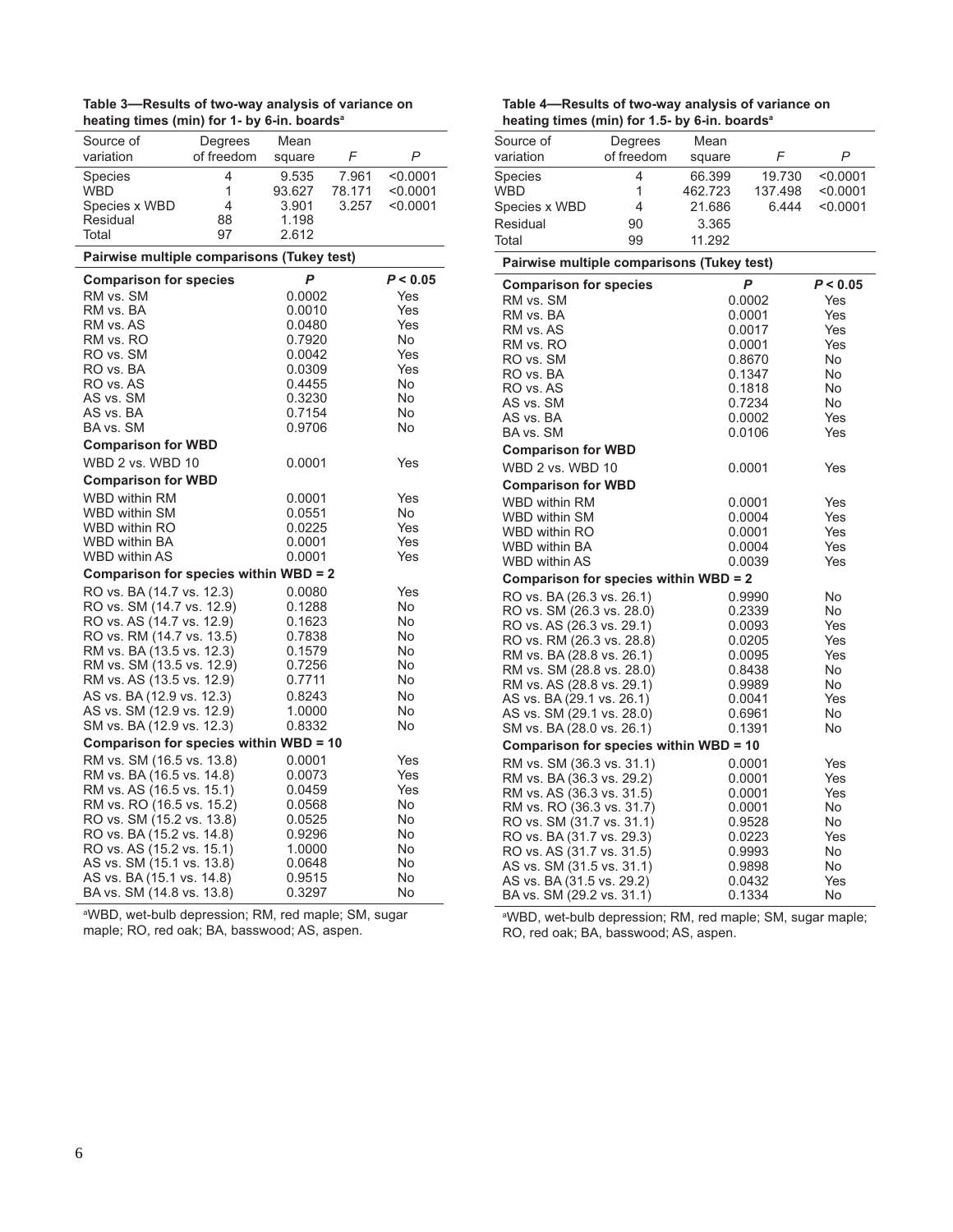| Table 5—Results of two-way analysis of variance on      |
|---------------------------------------------------------|
| heating times (min) for 2- by 6-in. boards <sup>a</sup> |

| Source of      | Degrees    | Mean     |         |          |
|----------------|------------|----------|---------|----------|
| variation      | of freedom | square   |         | P        |
| <b>Species</b> | 4          | 85.965   | 7.506   | < 0.0001 |
| <b>WBD</b>     | 1          | 1336.268 | 116.674 | < 0.0001 |
| Species x WBD  | 4          | 13.177   | 1.151   | < 0.3381 |
| Residual       | 90         | 27.159   |         |          |
| Total          | 99         | 101.346  |         |          |

#### **Pairwise multiple comparisons (Tukey test)**

| <b>Comparison for WBD</b>              | P                | P < 0.05   |
|----------------------------------------|------------------|------------|
| RM vs. SM                              | 0.0024           | Yes        |
| RM vs. BA                              | 0.0007           | Yes        |
| RM vs. AS                              | 0.9926           | No.        |
| RM vs. RO                              | 0.6211           | No         |
| RO vs. SM                              | 0.1243           | No.        |
| RO vs. BA                              | 0.0474           | Yes        |
| RO vs. AS                              | 0.8638           | No         |
| AS vs. SM                              | 0.0093           | Yes        |
| AS vs. BA<br>BA vs. SM                 | 0.0026<br>0.9944 | Yes<br>No. |
|                                        |                  |            |
| <b>Comparison for WBD</b>              |                  |            |
| WBD 2 vs. WBD 10                       | 0.0001           | Yes        |
| <b>Comparison for WBD</b>              |                  |            |
| <b>WBD within RM</b>                   | 0.0001           | Yes        |
| WBD within SM                          | 0.0019           | Yes        |
| <b>WBD within RO</b>                   | 0.0001           | Yes        |
| <b>WBD within BA</b>                   | 0.0001           | Yes        |
| WBD within AS                          | 0.0001           | Yes        |
| Comparison for species within WBD = 2  |                  |            |
| RO vs. BA (49.4 vs. 45.6)              | 0.1363           | No         |
| RO vs. SM (49.4 vs. 51.4)              | 0.8756           | No         |
| RO vs. AS (49.4 vs. 50.2)              | 0.9520           | No         |
| RO vs. RM (49.4 vs. 49.6)              | 0.9979           | No         |
| RM vs. BA (49.6 vs. 45.6)              | 0.0660           | No         |
| RM vs. SM (49.6 vs. 51.4)              | 0.7122           | <b>No</b>  |
| RM vs. AS (49.6 vs. 50.2)              | 0.9944           | No         |
| AS vs. BA (50.2 vs. 45.6)              | 0.0227           | Yes        |
| AS vs. SM (50.2 vs. 51.4)              | 0.4578           | No.        |
| SM vs. BA (51.4 vs. 45.6)              | 0.6246           | No         |
| Comparison for species within WBD = 10 |                  |            |
| RM vs. SM (58.8 vs. 52.6)              | 0.0009           | Yes        |
| RM vs. BA (58.8 vs. 53.8)              | 0.0122           | Yes        |
| RM vs. AS (58.8 vs. 57.3)              | 0.8477           | No         |
| RM vs. RO (58.8 vs. 56.3)              | 0.4493           | No.        |
| RO vs. SM (56.3 vs. 52.6)              | 0.1131           | No         |
| RO vs. BA (56.3 vs. 53.8)              | 0.4962           | No         |
| RO vs. AS (56.3 vs. 75.3)              | 0.9628           | No         |
| AS vs. SM (57.3 vs. 52.6)              | 0.0206           | Yes        |
| AS vs. BA (57.3 vs. 53.8)              | 0.1623           | No         |
| BA vs. SM (53.8 vs. 52.6)              | 0.9186           | No         |

**Table 6—Results of two-way analysis of variance on heating times (min) for 3- by 3-in. squaresa**

| times (min) for 3- by 3-in. squares"                   |            |          |                  |            |
|--------------------------------------------------------|------------|----------|------------------|------------|
| Source of                                              | Degrees    | Mean     |                  |            |
| variation                                              | of freedom | square   | F                | Р          |
| Species                                                | 4          | 699.070  | 25.738           | < 0.0001   |
| WBD                                                    | 1          | 3432.437 | 126.382          | <0.0001    |
| Species x WBD                                          | 4          | 340.078  | 12.522           | $<$ 0.0001 |
| Residual                                               | 90         | 27.159   |                  |            |
| Total                                                  | 99         | 101.346  |                  |            |
| Pairwise multiple comparisons (Tukey test)             |            |          |                  |            |
| <b>Comparison for species</b>                          |            |          | P                | P < 0.05   |
| RM vs. SM                                              |            |          | 0.0001           | Yes        |
| RM vs. BA                                              |            |          | 0.0001           | Yes        |
| RM vs. AS                                              |            |          | 0.0006           | Yes        |
| RM vs. RO                                              |            |          | 0.0001           | Yes        |
| RO vs. SM                                              |            |          | 0.9779           | No         |
| RO vs. BA                                              |            |          | 0.0808           | No<br>No   |
| RO vs. AS<br>AS vs. SM                                 |            |          | 0.0982<br>0.0222 | Yes        |
| AS vs. BA                                              |            |          | 0.0001           | Yes        |
| BA vs. SM                                              |            |          | 0.2741           | No         |
| <b>Comparison for WBD</b>                              |            |          |                  |            |
| WBD 2 vs. WBD 10                                       |            |          | 0.0001           | Yes        |
| <b>Comparison for WBD</b>                              |            |          |                  |            |
| WBD within RM                                          |            |          | 0.0001           | Yes        |
| WBD within SM                                          |            |          | 0.0377           | Yes        |
| <b>WBD within RO</b>                                   |            |          | 0.0005           | Yes        |
| WBD within BA                                          |            |          | 0.0001           | Yes        |
| WBD within AS                                          |            |          | 0.0013           | Yes        |
| Comparison for species within WBD = 2                  |            |          |                  |            |
| RO vs. BA (56.9 vs. 51.3)                              |            |          | 0.1207           | No         |
| RO vs. SM (56.9 vs. 57.8)                              |            |          | 0.9954           | No         |
| RO vs. AS (56.9 vs. 61.4)                              |            |          | 0.2997           | No         |
| RO vs. RM (56.9 vs. 59.4)                              |            |          | 0.8199           | No         |
| RM vs. BA (59.4 vs. 51.3)                              |            |          | 0.0067           | Yes        |
| RM vs. SM (59.4 vs. 57.8)                              |            |          | 0.9584           | No         |
| RM vs. AS (59.4 vs. 61.4)                              |            |          | 0.9052           | No         |
| AS vs. BA (61.4 vs. 51.3)                              |            |          | 0.0004           | Yes        |
| AS vs. SM (61.4 vs. 57.8)<br>SM vs. BA (57.8 vs. 51.3) |            |          | 0.5327<br>0.0482 | No<br>Yes  |
| Comparison for species within WBD = 10                 |            |          |                  |            |
| RM vs. SM (85.3 vs. 62.7)                              |            |          | 0.0001           | Yes        |
| RM vs. BA (85.3 vs. 62.6)                              |            |          | 0.0001           | Yes        |
| RM vs. AS (85.3 vs. 69.2)                              |            |          | 0.0001           | Yes        |
| RM vs. RO (85.3 vs. 65.5)                              |            |          | 0.0001           | Yes        |
| RO vs. SM (65.5 vs. 62.7)                              |            |          | 0.7496           | No         |
| RO vs. BA (65.5 vs. 62.6)                              |            |          | 0.7319           | No         |
| RO vs. AS (65.5 vs. 69.2)                              |            |          | 0.5036           | No         |
| AS vs. SM (69.2 vs. 62.7)                              |            |          | 0.0481           | Yes        |
| AS vs. BA (69.2 vs. 62.6)                              |            |          | 0.0445           | Yes        |
| BA vs. SM (62.6 vs. 62.7)                              |            |          | 1.0000           | No         |

a WBD, wet-bulb depression; RM, red maple; SM, sugar maple; RO, red oak; BA, basswood; AS, aspen.

a WBD, wet-bulb depression; RM, red maple; SM, sugar maple; RO, red oak; BA, basswood; AS, aspen.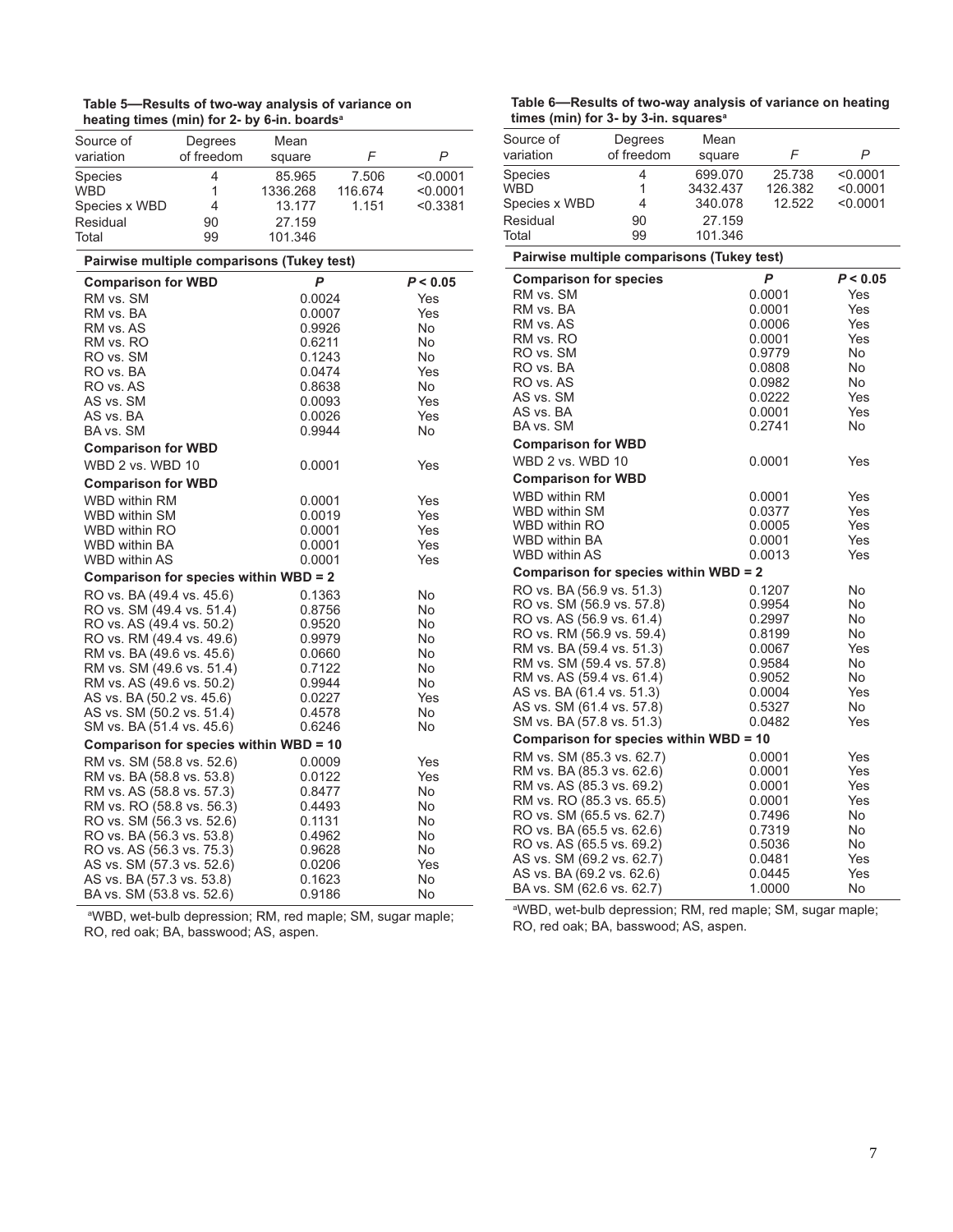**Table 7—Results of two-way analysis of variance on heating times (min) for 4- by 4-in. squares heated with a 2°F wetbulb depressiona**

| Source of<br>variation | Degrees<br>of freedom | Mean<br>square    |         |          |
|------------------------|-----------------------|-------------------|---------|----------|
| <b>Species</b>         | 4                     | 989.725           | 34.374  | < 0.0001 |
| <b>WBD</b>             | 1                     | 6447.126          | 223.917 | < 0.0001 |
| Species x WBD          | 4                     | 60.242            | 12.522  | < 0.0883 |
| Residual<br>Total      | 90<br>99              | 28.793<br>133.720 |         |          |

#### **Pairwise multiple comparisons (Tukey test)**

| <b>Comparison for species</b>          | P      | P < 0.05 |  |  |
|----------------------------------------|--------|----------|--|--|
| RM vs. SM                              | 0.0001 | Yes      |  |  |
| RM vs. BA                              | 0.0001 | Yes      |  |  |
| RM vs. AS                              | 0.0307 | Yes      |  |  |
| RM vs. RO                              | 0.0001 | Yes      |  |  |
| RO vs. SM                              | 0.6430 | No       |  |  |
| RO vs. BA                              | 0.0001 | Yes      |  |  |
| RO vs. AS                              | 0.1018 | No.      |  |  |
| AS vs. SM                              | 0.0020 | Yes      |  |  |
| AS vs. BA                              | 0.0001 | Yes      |  |  |
| BA vs. SM                              | 0.0007 | Yes      |  |  |
| <b>Comparison for WBD</b>              |        |          |  |  |
| WBD 2 vs. WBD 10                       | 0.0001 | Yes      |  |  |
| <b>Comparison for WBD</b>              |        |          |  |  |
| <b>WBD within RM</b>                   | 0.0001 | Yes      |  |  |
| WBD within SM                          | 0.0001 | Yes      |  |  |
| <b>WBD within RO</b>                   | 0.0001 | Yes      |  |  |
| WBD within BA                          | 0.0001 | Yes      |  |  |
| <b>WBD within AS</b>                   | 0.0001 | Yes      |  |  |
| Comparison for species within WBD = 2  |        |          |  |  |
| RO vs. BA (108.8 vs. 100.0)            | 0.0035 | Yes      |  |  |
| RO vs. SM (108.8 vs. 107.4)            | 0.9753 | No       |  |  |
| RO vs. AS (108.8 vs. 112.7)            | 0.4769 | No       |  |  |
| RO vs. RM (108. 8vs. 114.6)            | 0.1166 | No       |  |  |
| RM vs. BA (114.6 vs. 100.0)            | 0.0001 | Yes      |  |  |
| RM vs. SM (114.6 vs. 107.4)            | 0.0261 | Yes      |  |  |
| RM vs. AS (114.6 vs. 112.7)            | 0.9324 | No       |  |  |
| AS vs. BA (112.7 vs. 100.0)            | 0.0001 | Yes      |  |  |
| AS vs. SM (112.7 vs. 107.4)            | 0.1763 | No       |  |  |
| SM vs. BA (107.4 vs. 100.0)            | 0.0216 | Yes      |  |  |
| Comparison for species within WBD = 10 |        |          |  |  |
| RM vs. SM (136.7 vs. 120.7)            | 0.0001 | Yes      |  |  |
| RM vs. BA (136.7 vs. 113.9)            | 0.0001 | Yes      |  |  |
| RM vs. AS (136.7 vs. 128.5)            | 0.0086 | Yes      |  |  |
| RM vs. RO (136.7 vs. 124.0)            | 0.0001 | Yes      |  |  |
| RO vs. SM (124.0 vs. 120.7)            | 0.6592 | No       |  |  |
| RO vs. BA (124.0 vs. 113.9)            | 0.0007 | Yes      |  |  |
| RO vs. AS (124.0 vs. 128.5)            | 0.3333 | No       |  |  |
| AS vs. SM (128.5 vs. 120.7)            | 0.0143 | Yes      |  |  |
| AS vs. BA (128.5 vs. 112.9)            | 0.0001 | Yes      |  |  |
| BA vs. SM (112.9 vs. 120.7)            | 0.0440 | Yes      |  |  |
|                                        |        |          |  |  |

a WBD, wet-bulb depression; RM, red maple; SM, sugar maple; RO, red oak; BA, basswood; AS, aspen.

| Table 8—Results of two-way analysis of variance on |  |  |
|----------------------------------------------------|--|--|
| heating times (min) for 6- by 6-in. squaresª       |  |  |

| neating times (min) for 6- by 6-in. squares°               |            |                  |         |            |  |  |  |
|------------------------------------------------------------|------------|------------------|---------|------------|--|--|--|
| Source of                                                  | Degrees    | Mean             |         |            |  |  |  |
| variation                                                  | of freedom | square           | F       | P          |  |  |  |
| <b>Species</b>                                             | 4          | 3631.283         | 15.3756 | < 0.0001   |  |  |  |
| WBD                                                        | 1          | 22432.251        | 94.987  | < 0.0001   |  |  |  |
| Species x WBD                                              | 4          | 102.168          | 0.433   | < 0.7847   |  |  |  |
| Residual                                                   | 90         | 236.161          |         |            |  |  |  |
| Total                                                      | 99         | 592.126          |         |            |  |  |  |
| Pairwise multiple comparisons (Tukey test)                 |            |                  |         |            |  |  |  |
| <b>Comparison for species</b>                              |            | P                |         | P < 0.05   |  |  |  |
| RM vs. SM                                                  |            | 0.2273           |         | No         |  |  |  |
| RM vs. BA                                                  |            | 0.0001           |         | Yes        |  |  |  |
| RM vs. AS                                                  |            | 0.6704           |         | No         |  |  |  |
| RM vs. RO                                                  |            | 0.1195           |         | No<br>No   |  |  |  |
| RO vs. SM                                                  |            |                  | 0.9979  |            |  |  |  |
| RO vs. BA                                                  |            | 0.0002           |         | Yes        |  |  |  |
| RO vs. AS                                                  |            | 0.8139           |         | No         |  |  |  |
| AS vs. SM<br>AS vs. BA                                     |            | 0.9387           |         | No<br>Yes  |  |  |  |
| BA vs. SM                                                  |            | 0.0001<br>0.0001 |         | Yes        |  |  |  |
|                                                            |            |                  |         |            |  |  |  |
| <b>Comparison for WBD</b>                                  |            |                  |         |            |  |  |  |
| WBD 2 vs. WBD 10                                           |            | 0.0001           |         | Yes        |  |  |  |
| <b>Comparison for WBD</b>                                  |            |                  |         |            |  |  |  |
| <b>WBD within RM</b>                                       |            | 0.0001           |         | Yes        |  |  |  |
| WBD within SM                                              |            | 0.0002           |         | Yes        |  |  |  |
| WBD within RO<br><b>WBD within BA</b>                      |            | 0.0001           |         | Yes        |  |  |  |
| <b>WBD within AS</b>                                       |            | 0.0001<br>0.0010 |         | Yes<br>Yes |  |  |  |
| Comparison for species within WBD = 2                      |            |                  |         |            |  |  |  |
| RO vs. BA (251.9 vs. 226.0)                                |            |                  |         |            |  |  |  |
| RO vs. SM (251.9 vs. 255.0)                                |            | 0.0028<br>0.9916 |         | Yes<br>No  |  |  |  |
| RO vs. AS (251.9 vs. 261.5)                                |            | 0.6585           |         | No         |  |  |  |
| RO vs. RM (251.98 vs. 264.6)                               |            | 0.9916           |         | No         |  |  |  |
| RM vs. BA (264.6 vs. 226.0)                                |            | 0.0001           |         | Yes        |  |  |  |
| RM vs. SM (264.6 vs. 255.0)                                |            | 0.6264           |         | No         |  |  |  |
| RM vs. AS (264.6 vs. 261.5)                                |            | 0.9874           |         | No         |  |  |  |
| AS vs. BA (261.5 vs. 226.0)                                |            | 0.0001           |         | Yes        |  |  |  |
| AS vs. SM (261.5 vs. 255.0)                                |            | 0.8939           |         | No         |  |  |  |
| SM vs. BA (255.0 vs. 226.0)                                |            | 0.0007           |         | Yes        |  |  |  |
| Comparison for species within WBD = 10                     |            |                  |         |            |  |  |  |
| RM vs. SM (294.4 vs. 283.6)                                |            | 0.5194           |         | No         |  |  |  |
| RM vs. BA (294.4 vs. 262.2)                                |            | 0.0002           |         | Yes        |  |  |  |
| RM vs. AS (294.4 vs. 284.8)                                |            | 0.6360           |         | No         |  |  |  |
| RM vs. RO (294.4 vs. 283.6)                                |            | 0.5205           |         | No         |  |  |  |
| RO vs. SM (283.6 vs. 283.6)                                |            | 1.0000           |         | No         |  |  |  |
| RO vs. BA (283.6 vs. 262.2)                                |            | 0.0191           |         | Yes        |  |  |  |
| RO vs. AS (283.6 vs. 284.8)<br>AS vs. SM (284.8 vs. 283.6) |            | 0.9998<br>0.9998 |         | No<br>Yes  |  |  |  |
| AS vs. BA (284.8 vs. 262.2)                                |            | 0.0113           |         | Yes        |  |  |  |
| BA vs. SM (262.2 vs. 283.6)                                |            | 0.0192           |         | Yes        |  |  |  |
|                                                            |            |                  |         |            |  |  |  |

a WBD, wet-bulb depression; RM, red maple; SM, sugar maple; RO, red oak; BA, basswood; AS, aspen.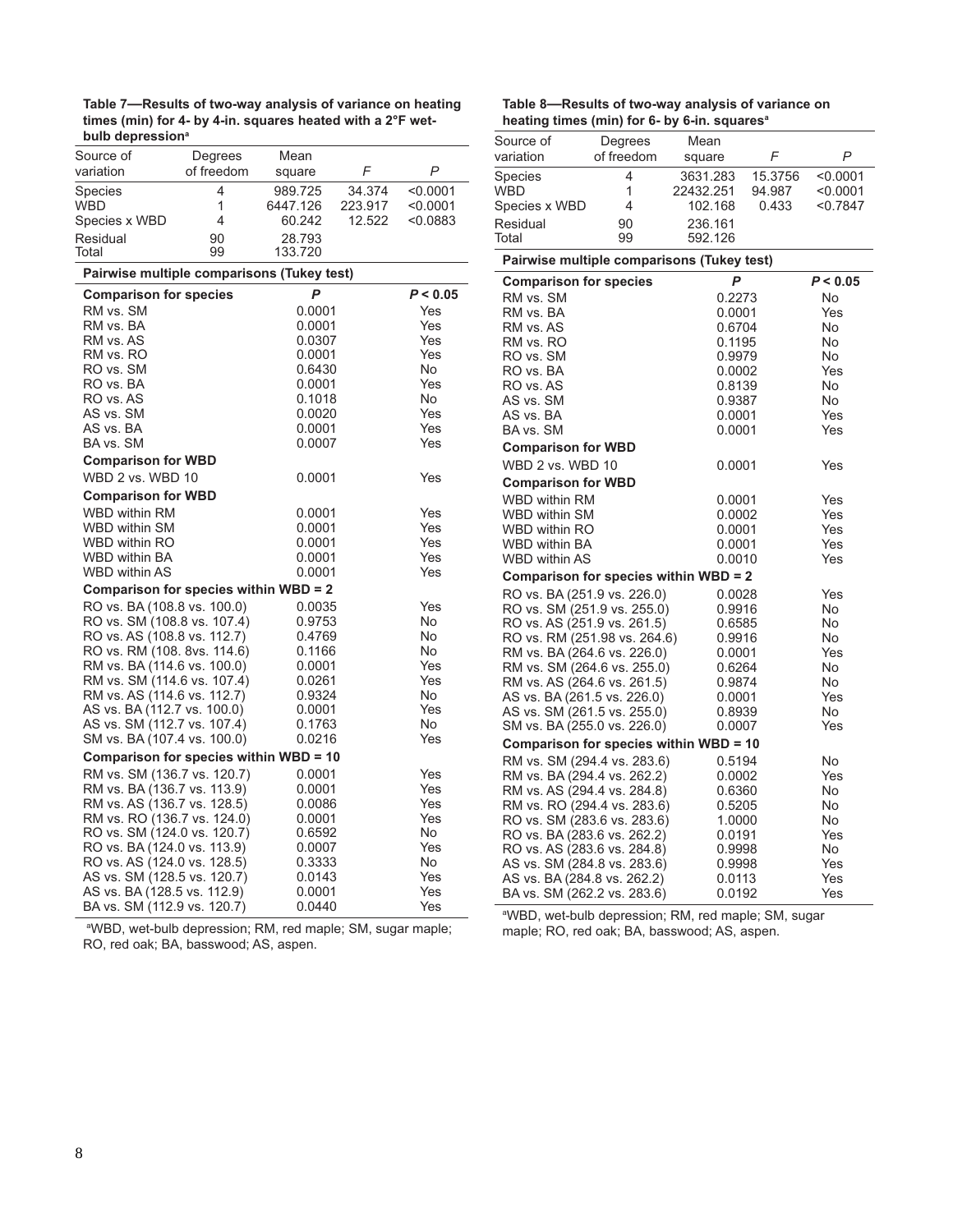Although the effect of species on heating time is small, basswood generally had notably shorter heating times than the other species. This is consistent with predictions of the MacClean model, where basswood specific gravity was notably less than that of the other species, and the moisture content was notably higher (Table 2).

With the exception of the heating times for 2-in.-thick boards and 3- by 3-in. squares, size had such a clear effect on heating time that we did not include size in the ANOVA. However, the heating times of 2-in.-thick boards and 3- by 3-in. thick squares were close enough that a statistical analysis seemed desirable. We conducted a three-way ANOVA with size as the third factor to determine if heating time was different for those two sizes. The size factor had two levels: 2-in. boards and 3- by 3-in. squares. Results showed that heating times for 3- by 3-in. squares were significantly greater than for 2-in.-thick boards.

#### **Analytical**

#### **MacClean Equations**

The purpose of the analytical approach is to calculate estimates of heating times, which depend on various factors. One approach is the use of equations developed by Mac-Clean (1932) and described and applied by Simpson (2001). One limitation of these equations is that they require the surface of the wood to immediately attain and thereafter maintain the temperature of the heating air. An advantage of these equations is that although the method is tedious, estimated heating times can be calculated relatively easily with a hand calculator or in a computer spreadsheet. Simpson (2001, 2002, 2003) found that these equations worked well when the heating medium was saturated steam—wet heat. When the heating air becomes dryer, the equations can severely underestimate heating time. Column 4 of Table 2 lists heating times calculated by MacClean's equations using heating temperature in the kiln and specific gravity and moisture content measured on the study material. Agreement between these calculated times and the unadjusted heating times (actual sizes, initial temperatures, and average heating temperatures were used in the calculations) is reasonably close at the nominal 2°F wet-bulb depression, but at the nominal 10°F wet-bulb depression, the calculated times underestimate the observed heating times.

The MacClean equations underestimate heating times at the nominal 10°F wet-bulb depression because drying occurs, and the evaporation of water from the wood surface cools the surface. The result is that the wood surface is at a lower temperature than the heating temperature (dry-bulb temperature), which reduces the surface-to-center temperature gradient from what it would be. Therefore, use of the dry-bulb temperature in the equations is not valid.

#### **Two-Dimensional Finite Difference Equations**

The surface cooling effect can be accommodated by using a different mathematical approach. Simpson (2004) showed a two-dimensional finite difference solution to the heat flow differential equation with a boundary condition allowing a time-dependent surface temperature. This equation worked well in calculating heating times in conditions where the wood was drying and thus the surface was below the heating temperature. This approach was applied to the data of this experiment, and the results are shown in column 5 of Table 2. The agreement between the unadjusted experimental heating times and those calculated by the twodimensional finite difference approach is reasonably close with heating at both the nominal  $2^{\circ}$ F and  $10^{\circ}$ F heating conditions.

While the two-dimensional finite difference approach is successful in dry heating conditions, it is not really a practical approach in use. It requires measurement of surface temperatures, and the calculations are not easy and convenient for users. It was developed to help establish and define the mechanism by which surface cooling affects heating times.

#### **Wet-Bulb Temperature Approach**

When a wood surface is drying, the cooling effect may be similar to evaporation from a wet-bulb sensor. Therefore it is logical to evaluate an analytical method that assumes that the wood surface attains the wet-bulb temperature rather than the dry-bulb temperature. Because the MacClean equations are easier to use than the two-dimensional finite difference equations, they seem the most useful ones to test. The results of the test are shown in column 6 of Table 2, where estimated heating times are calculated by the MacClean equations with the average wet-bulb temperatures used as the heating temperature. The percentage deviation of the calculated times from the unadjusted experimental times is shown in column 7 of Table 2. The agreement is good, with an overall average deviation of 7.1% (sign ignored). Also, 67% of the heating times calculated this way fall within the 99% confidence interval of experimental times. This use of wetbulb temperature as the heating temperature expands the utility of the heating-time tables published by Simpson (2001) beyond heating in the wet heat of saturated steam to additional use when there is a wet-bulb depression during the use of dry heat.

The surface cooling phenomenon is also illustrated in Figures 4 and 5 using sugar maple 2- by 6-in. boards as an example. In Figure 4, the center, surface, dry-bulb, and wet-bulb temperatures are graphed as a function of time for the nominal 0°F wet-bulb depression. After the initial time period during which the kiln conditions recover from opening the door to push in the kiln truck, the surface temperature of the boards attains the wet-bulb temperature, which in the